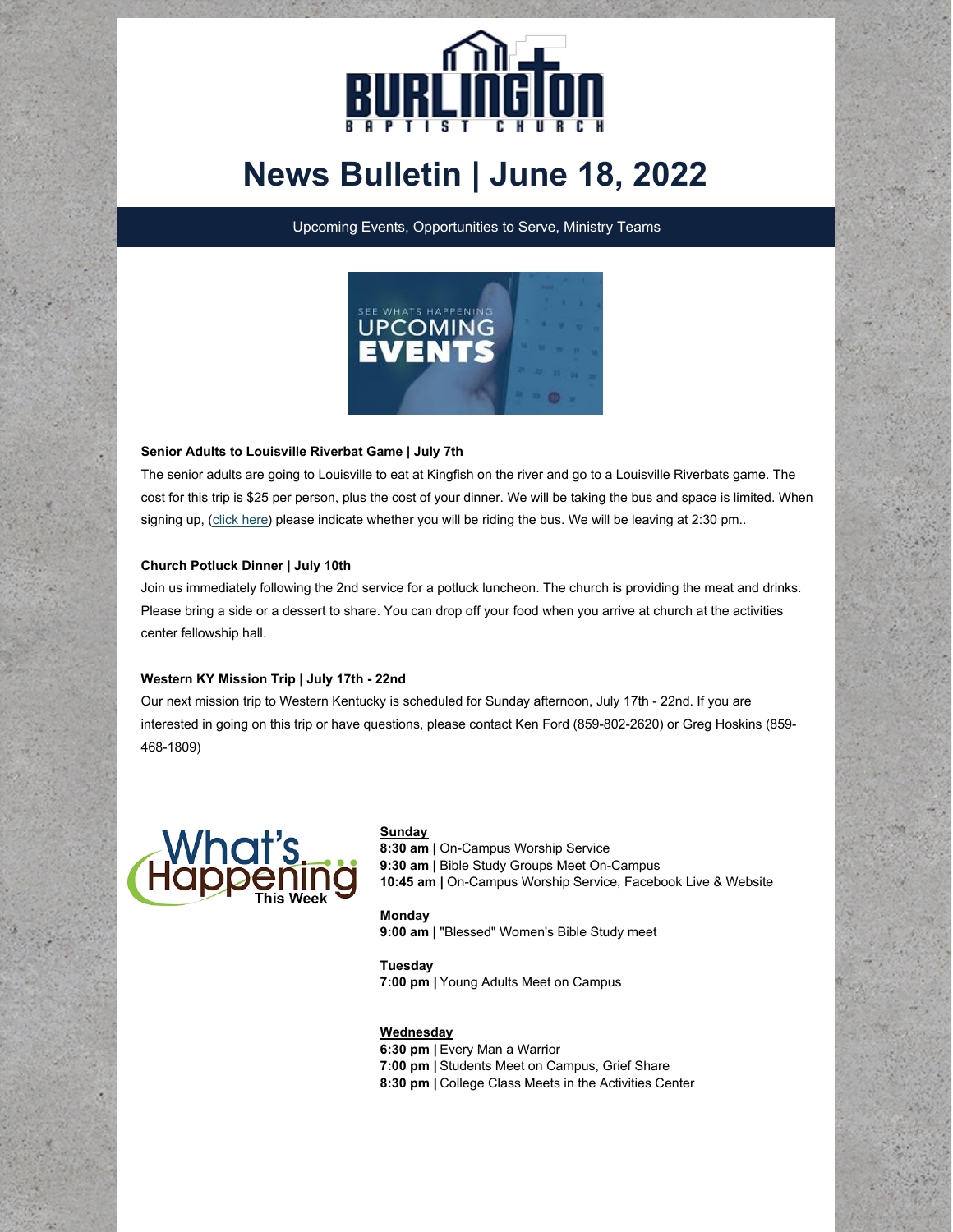# Happy<br>• Father's •<br>• Day

### **FATHERS ARE SPECIAL!**

Such fullness of strength is a Father. Family's a delightful bother. Thanks to the many goals he sets, He makes life smooth, free from risky frets! His mountain-high greatness is our trust. In a stable dad; life is robust! He is keeping mom and children pleased, Guiding us to surely be appeased!

~Clay Vandergriff



**June 18th |** Bobby Sebree, Joe Shuff, Brad Clore, Laura Stork **June 21st |** Riley Flerlage, Ken Sharp, Sarah Webb **June 22nd |** Katie Shuff **June 23rd |** Bo Moore **June 24th |** Payton Bromley **June 25th |** Amber Flerlage, Harper Grace Huffman **June 26th |** Ginger Moser, Josh Duckworth, Summer Lilly **June 27th |** Alex Greenfield, Julie Jackson, Eli Johnson **June 28th |** Susan Jones, Cameron Abdon, Jennifer McDine, Samantha Lamb **June 29th |** Haley Jones, Ashton Fields, Emily Jackson, Linda Rader, Sylvia Reed, Josh Bromley, Doug Lancaster **June 30th |** Dave Chandler, Richard Biggs, Tony Smith **July 2nd |** Patsy Ligon, Greg Mays



### **DEACONS ON CALL FOR JUNE**

Julian Allen | 859-240-8114 John White | 859-663-6073

### **DOLLAR CLUB MEMBERS FOR JUNE**

Jessica Graham | 859-991-2030 Rob Seaver | 812-371-8905 Jim Westphal | 513-600-0193 & Patti Westphal | 513-600-0194

### **FIRST IMPRESSION & COUNTING TEAMS**

6/19: Team 3 6/26: Team 4

### **MEDICAL TEAM**

6/19: Kim Hoskins 6/26: Taylor Huffman



**Upward Leadership:** We are looking for someone who would be willing to work with Carl Smith and Dan Fields in leading our Upward program this year and eventually transition into leading our Upward program in the future. If interested, please contact Carl Smith or the church office.

Molly Jones (our international missionary) has a group of women that meet and have hand-crafted items for sale. Check it out! <https://www.ayusewingproject.com/>

Volunteers are needed for our **First Impression Team**! This team includes our greeters, minglers and Starting Point Desk Host. Please call the church office if you are interested in serving! 859-586-6529

Our Diaper "Doo-ty" Ministry is thrilled to offer 6 mos of diapers for active members of BBC in 2020! We need diaper sizes 1, 2 & 3's. Not only do our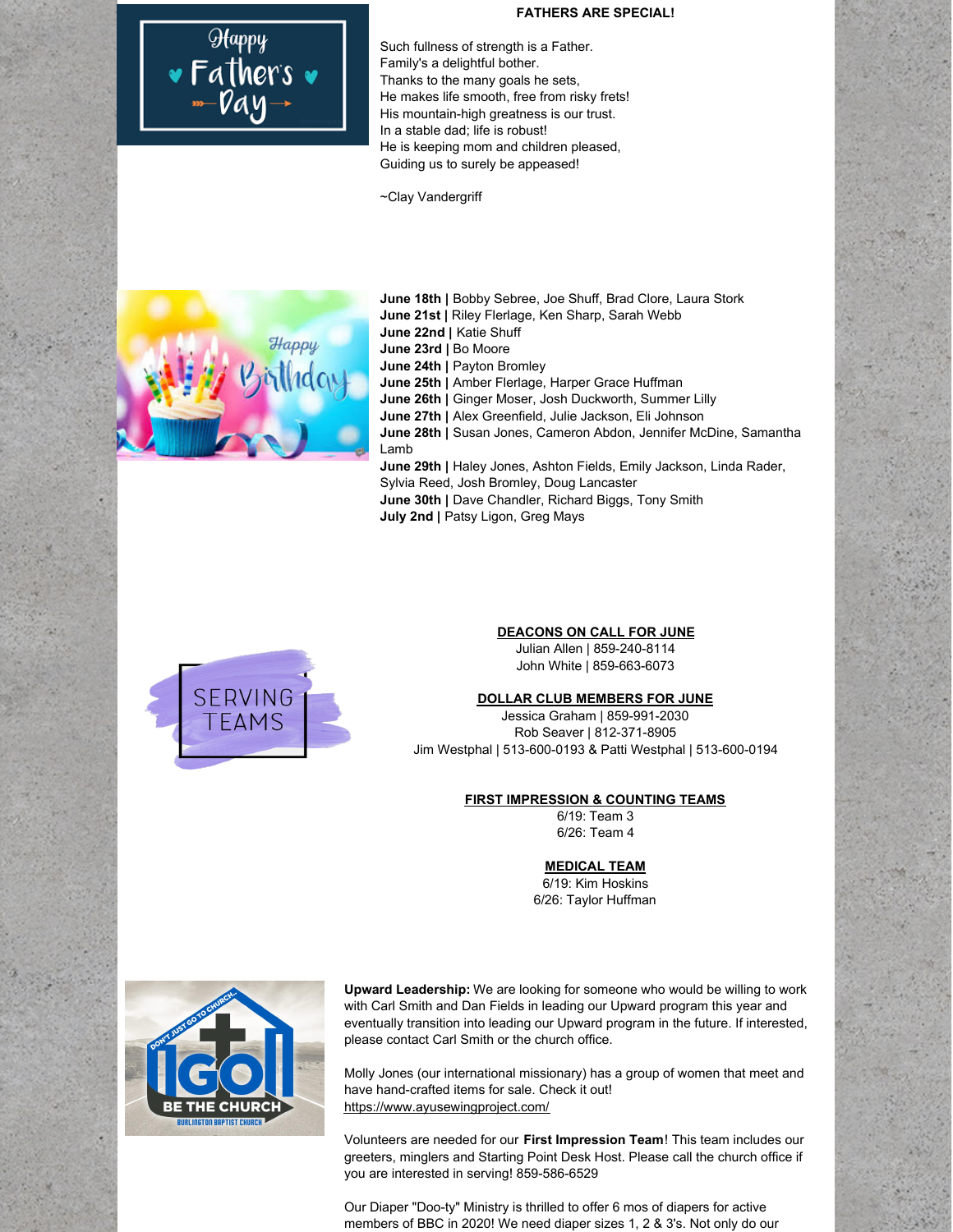members receive diapers, but our craft group includes a baby blanket as well! So, if you are expecting, please make sure to notify Beth Claxon, Joanne Ford or Rowena Bush.

Our next **Commodities Food Distribution** will be July 12th. We are in need of plastic bags, especially the Kroger white pick-up bags. The supplemental items needed are: Toilet Paper, Toothpaste, Toothbrushes, Deodorant, Spaghetti Sauce, Laundry Detergent, and Jelly. You may drop these items off at the church office. Thank you for supporting our food pantry!



### **Learning From Luke**

**June 19th | Temptations | Luke 4:1-13 June 26th | Guest Speaker: Michael Cabell July 3rd | Jesus' Purpose | Luke 4:14-30 July 10th | Jesus' Healing | Luke 4:31-44 July 17th | Jesus' Disciples | Luke 5:1-11 July 24th | Jesus' Ministry | Luke 5:12-26 July 31st | Calling Out the Called | Luke 5:27-32**



**Weekly Budget**: \$22,207.00 **Last Week's Giving:** \$21,134.86 **Budgeted YTD:** \$532,968.00 **Giving YTD:** \$530,367.76 **Difference: -\$2,600.24 Other Designated Gifts:** \$1,252.00 **Oneida Father's Day Offering:** \$778.13



## **ATTENDANCE LAST WEEK**

**8:30 Service:** 123 **10:45 Service:** 231 **Online: 22 Total Sunday Services: 354**



I would like to express my sincere thanks and appreciation for all the prayers, cards, food, and phone calls while I have been recuperating from knee replacement. We truly have a loving, caring church family. Thank you again. ~Anetha King